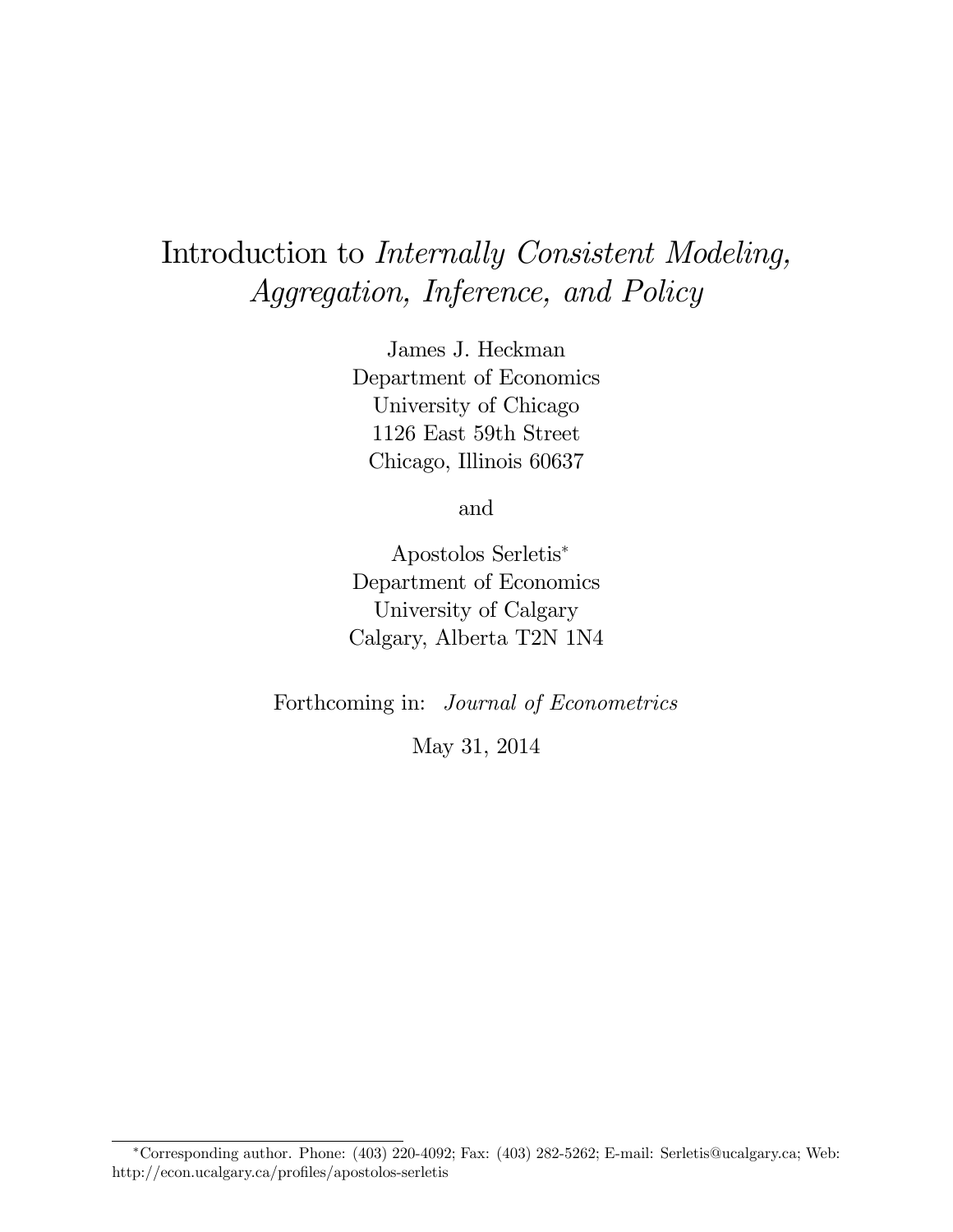## Abstract

This special issue of the *Journal of Econometrics* honors William A. Barnett's exceptional contributions to unifying economic theory with rigorous statistical inference to interpret economic data and inform public policy. It is devoted to papers that advance microeconometrics, macroeconometrics, and financial econometrics to build models to interpret evidence.

 $JEL$  classification: C43; D12; E51.

Keywords: Monetary aggregation, Flexible functional forms, Barnett critique.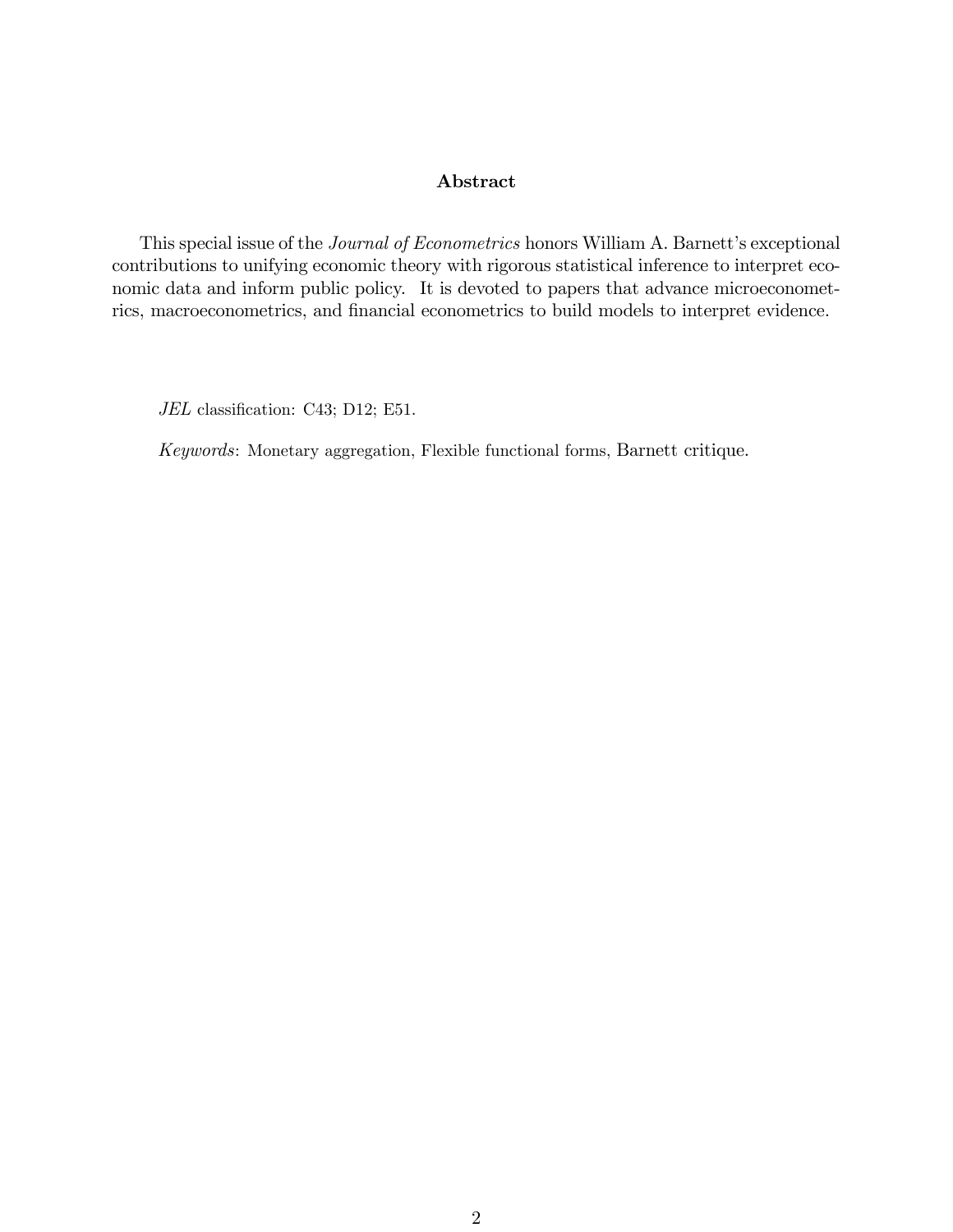## Table of Contents

Internally Consistent Modeling, Aggregation, Inference, and Policy

Guest Editors: James J. Heckman and Apostolos Serletis

- James J. Heckman and Apostolos Serletis, "Introduction to Internally Consistent Mod $eling, Aggregation, Inference, and Policy.$
- Michael T. Belongia and Peter N. Ireland. "The Barnett Critique After Three Decades: A New Keynesian Analysis."
- John Geweke and Lea Petrella, "Likelihood-based Inference for Regular Functions with Fractional Polynomial Approximations.<sup>n</sup>
- Gabriella Conti, Sylvia Frühwirth-Schnatter, James J. Heckman, and Rémi Piatek, "Bayesian Exploratory Factor Analysis."
- W. Erwin Diewert, "Decompositions of Profitability Change using Cost Functions."
- Jaroslav Borovička and Lars Peter Hansen, "Examining Macroeconomic Models through the Lens of Asset Pricing."
- Mauro Alem and Robert M. Townsend, "An Evaluation of Financial Institutions: Impact on Consumption and Investment Using Panel Data and the Theory of Risk-Bearing."
- Helmut Herwartz and Helmut Lütkepohl, "Structural Vector Autoregressions with Markov Switching: Combining Conventional with Statistical Identification of Shocks.<sup>"</sup>
- Yu-chin Chen, Stephen J. Turnovsky, and Eric Zivot, "Forecasting Inflation using Commodity Price Aggregates."
- Guohua Feng and Apostolos Serletis, "Undesirable Outputs and a Primal Divisia Productivity Index Based on the Directional Output Distance Function.<sup>n</sup>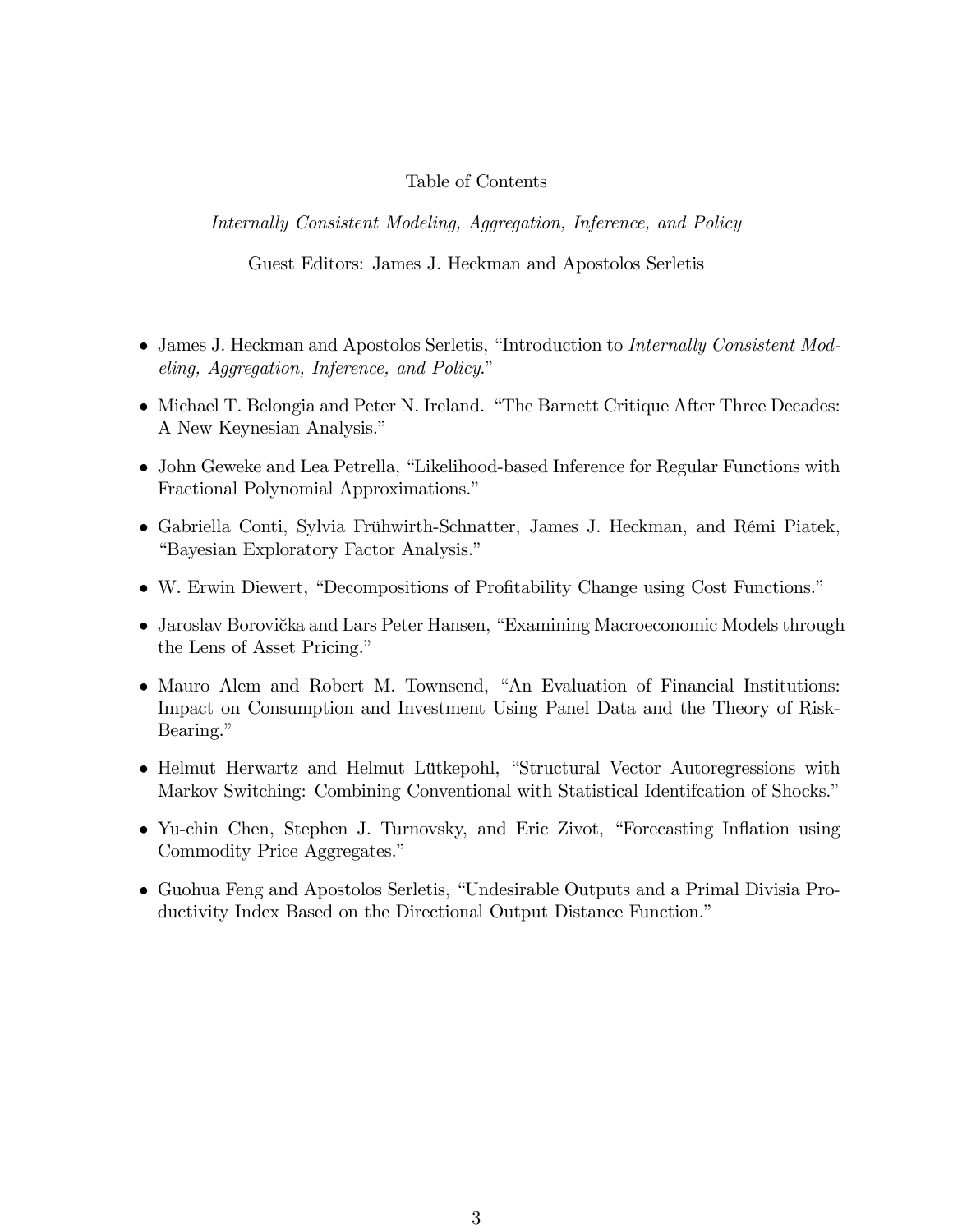This special issue of the *Journal of Econometrics* honors William A. Barnett's contributions in the Öelds of economic theory and econometrics. William Barnett is an eminent scientist and an outstanding econometrician and macroeconomist. He is the leading figure in the study of monetary and Önancial aggregation using index number and aggregation theory. In his seminal *Journal of Econometrics* paper in 1980, "Economic monetary aggregates: An application of index number and aggregation theory," produced while he was on the staff of the Federal Reserve Board's elite Special Studies Section, he fired the first volley arguing that official simple-sum monetary aggregates, constructed by the Federal Reserve, produce an internal inconsistency between the implicit aggregation theory and the theory relevant to the models and policy within which the resulting data are nested and used. That incoherence has been called the Barnett Critique, with emphasis on the resulting inference and policy errors and the induced appearances of function instability.

Barnett (1980) applied economic aggregation and index number theory to construct monetary aggregates consistent with Diewert's (1976) class of superlative quantity index numbers. Barnett's monetary aggregates are Törnqvist-Theil discrete time Divisia quantity indices, named after Francois Divisia, who first proposed the continuous time index in 1925 for aggregating over goods; Barnett (1980) proved how the formula could be extended to include monetary assets. Barnett has also extended the field of index number theory to include risk in Barnett (1995), Barnett *et al.* (1997), and Barnett and Wu (2005), using weaker assumptions in each successive derivation. He extended index number theory to multilateral international financial aggregation in Barnett (2007), for multicountry economic unions. Moreover, Barnett and Choi (2008) identified a generalized superlative index number class, including some indexes that cannot be found by Diewert's (1976) approach which requires algebraic representation of the aggregator function.

Thirty years later, the Federal Reserve Board and many other central banks around the world continue officially to produce and supply low quality monetary statistics, inconsistent with the relevant aggregation and index-number theory. This practice misleads central banks, as well as Önancial Örms, mortgage lenders, and mortgage borrowers, regarding the levels of systemic risk in the economy, and also misleads economists regarding the appearance of instability of policy-relevant functions in the economy. These data deficiencies exist despite the fact that dozens of central banks throughout the world produce Divisia monetary aggregates for internal use, often available only to the central bank's highest ranking officials. Noteworthy exceptions include the Bank of England, the Federal Reserve Bank of St. Louis, the National Bank of Poland, the Bank of Israel, and the International Monetary Fund, which advocate and provide Divisia monetary aggregate data to the public. The European Central Bank's Governing Council also uses the Divisia monetary aggregates, but on a confidential basis, without making the data available to the public. The Bank of Japan produces Divisia monetary aggregates, but only for internal use. As an indication of the level of international acceptance of Barnettís approach among sophisticated economists, see the International Monetary Fund's official data document, *Monetary and Financial Statistics: Compilation* Guide, 2008, pp. 183-184.

The second volley in the Barnett critique was fired in Barnett *et al.* (1984), replicating prior studies which had found "puzzles" in monetary economics and which presented evidence of functional instability in the economyís Önancial sector. They found that all puzzles and appearances of instability disappeared, when the simple-sum monetary aggregates were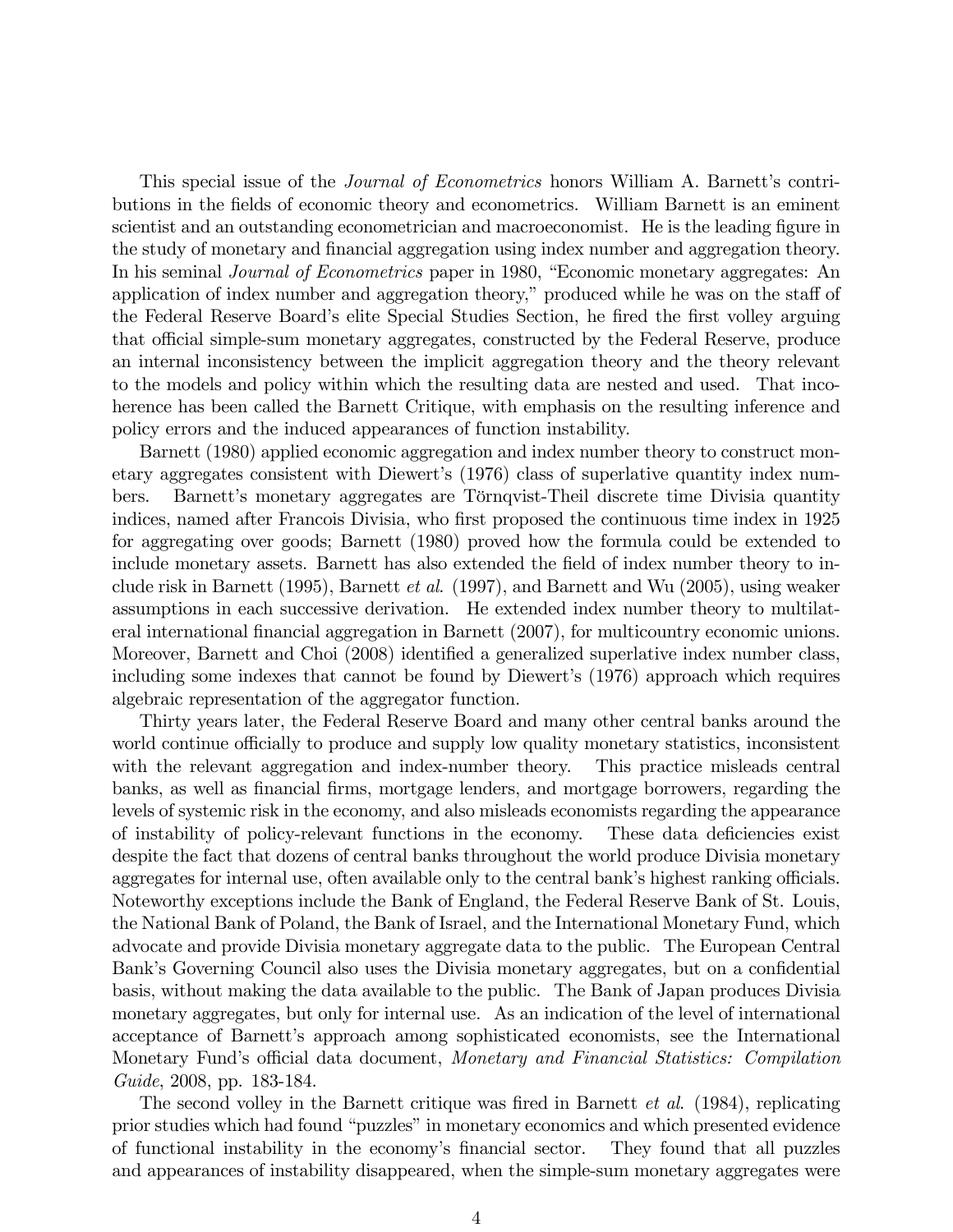replaced by Divisia monetary aggregates. The same conclusion has been found repeatedly in subsequent research by economists throughout the world. More recently, Barnett documents the relevancy of the Barnett Critique in understanding the sources of the risk misperceptions that led to the global Önancial crisis and Great Recession. In Barnett and Chauvet (2011a) and his 2012 MIT Press book, Getting it wrong: How faulty monetary statistics undermine the Fed, the Önancial system, and the economy, he argues that economic agents, under the misperception that the business cycle had permanently ended during the Great Moderation, displayed an incorrect assessment of systemic risk and significantly increased their leverage and risk-taking activities. This led to the credit-driven, asset-price bubble in the U.S. housing market, with prices departing significantly from fundamental values. When the bubble burst, it brought down much of the Önancial system and not only led to an economic downturn in the United States, but also to a global recession.

During 2011, as the implications of his new book became known, Barnett was appointed Director, Center for Financial Stability, in New York City. He manages a program building on his research in monetary and Önancial aggregation. The program he directs can be found at http://www.centerforfinancialstability.org/amfm.php, along with an online library linking to Divisia monetary aggregates data and studies for over 40 countries throughout the world. The CFS Divisia monetary aggregates, documented in detail by Barnett *et al.* (2013), are currently the best measures of the money supply. They indicate that policy was more expansionary than indicated by the official simple-sum monetary aggregates during the asset bubbles, and more contractionary than indicated by interest rates, following the financial crisis leading into the Great Recession. For example, as can be seen in Figure 1, Divisia M4 is currently growing at a low rate, historically inconsistent with healthy economic recovery.

Barnett has also made fundamental contributions to the associated field of flexiblefunctional-form modeling. The earliest modern consumer-demand-systems model, having a provable local approximation property and rigorous connection with internally consistent aggregation over goods and prices, was Theil and Bartenís Rotterdam model, which used Divisia and Frisch indexes to aggregate over goods quantities and prices. The model was derived directly from the relevant first order conditions. That model was not vulnerable to the Barnett Critique. But the modelís link to aggregation over consumers was questionable, since the available theory conditioned on an unreasonable assumption, implying that the model collapsed to Cobb-Douglas. Barnett (1979a) proved that the model's aggregation over consumers could be accomplished under remarkably weak assumptions, but with the addition of a remainder term, having properties that he explored. Barnett (1979b) further derived and applied the model's test for blockwise weak separability, which is the necessary condition for quantity aggregation, and he derived the remainder term after aggregation over consumers.

At that time, there also was a problem with the available econometric theory. The relevant class of models for most of this literature is the closed form nonlinear systems of equations, but proofs of the asymptotic properties of the maximum likelihood estimator, under regularity conditions relevant to nonlinear demand systems, did not exist. The available proofs assumed linear structure or independent and identically distributed endogenous variables. Those assumptions are not relevant to nonlinear regression systems. Barnett (1976) was the first to prove the asymptotic normality and efficiency of the MLE for that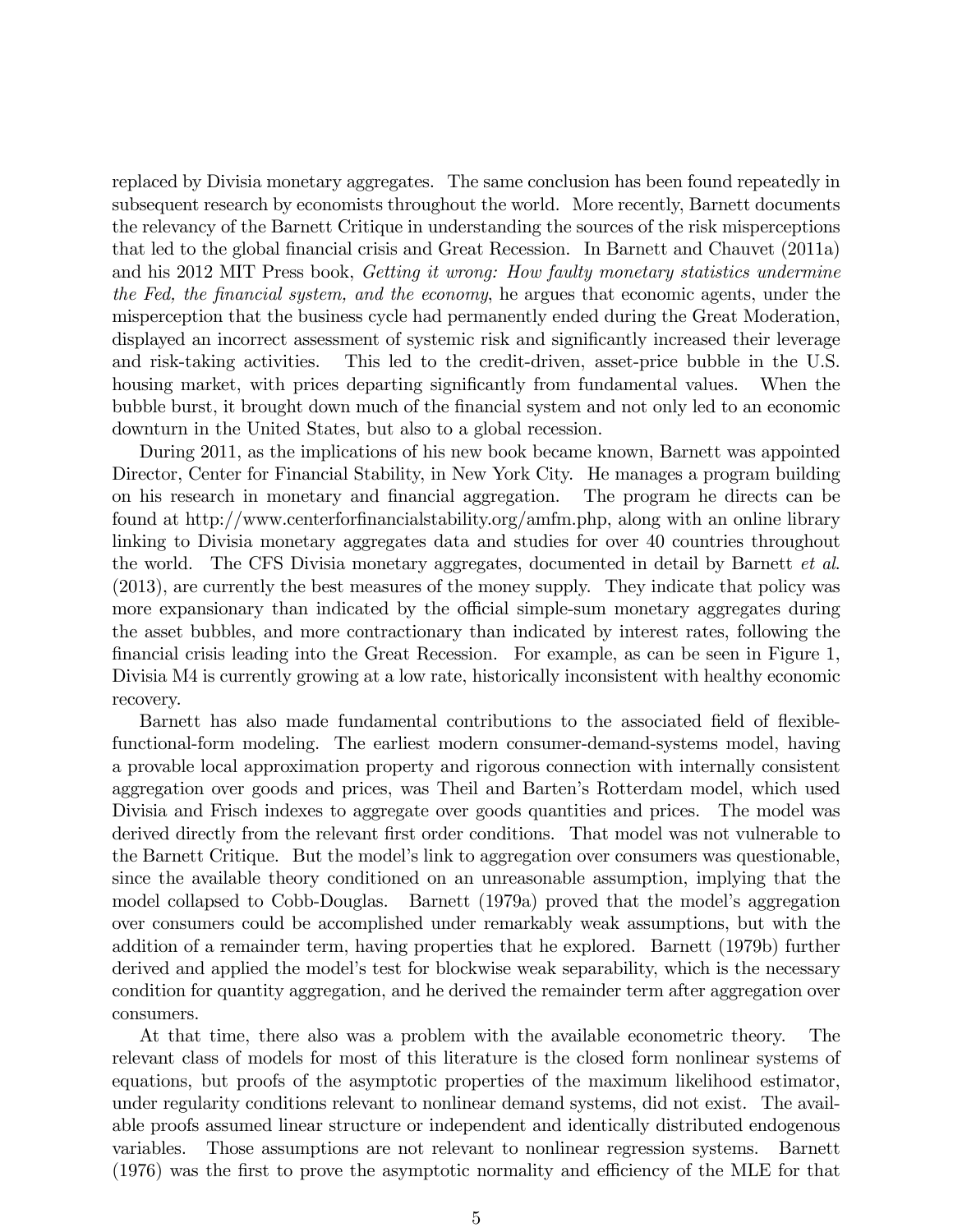class of models, paving the ground for future research in the field.

Flexible functional forms, providing second-order local approximations, have most commonly been derived from second-order Taylor series approximations. Global regularity, including monotonicity and curvature, cannot be imposed on those available models without causing them to collapse to highly restrictive special cases. Barnett (1983) proposed the use of the second-order Laurent series and identified a parsimonious special case, called Minflex Laurent, which retains the flexibility property. He applied the new modeling approach to estimate the demand for money in a manner consistent with aggregation theoretic monetary aggregation. Barnett and Lee (1985) proved that the second-order Laurent series and its Mináex parsimonious special case have better economic properties, over a very large region, than the second-order Taylor series áexible functional forms. This research on consumer demand motivated subsequent research on production by Diewert and Wales (1987), resulting in their Generalized Barnett production model.

In his insightful analysis, Gallant (1981) introduced the concept of asymptotic global flexibility, using semiparametric estimation converging globally to unknown functions. In this approach, the order of the approximation is linked to sample size, and sample size is permitted to go to inÖnity. Gallant used the Fourier series for that purpose. But the Fourier series basis functions span the neoclassical function space from outside that space, since the basis functions are periodic and therefore not neoclassically regular. As a result, when the series expansion is truncated by Önite sample size, the model usually violates neoclassical regularity conditions. Barnett *et al.*  $(1991)$  proved that the Müntz-Szatz series expansion can be used for seminonparametric inference, while keeping the basis functions inside the neoclassical function space. The resulting model is called the Asymptotically Ideal Model (AIM) and continues to be a state of the art approach motivating sophisticated research.

Some of Barnettís most forward-looking research remains beyond the state of the art of mainstream applied research to this day. Barnett (1977a) produced the only currently known globally regular blockwise-weakly-separable demand system. Aggregation is recursive within the utility tree, thereby assuring internal consistency between the aggregate data and the model within which the data are used. Barnett (1977b) also derived and proved identification of the structural form consistent with the household production function approach and showed how it can be specified with flexible functional forms. In both of these challenging approaches, the resulting model is a nonlinear system of simultaneous equations, requiring more difficult estimation than has become customary with less sophisticated approaches.

This special issue, prepared in William A. Barnett's honor, contains contributions by many of the world's most eminent economists. In exploring aspects of the interface between econometrics and theory, it follows and complements an earlier Journal of Econometrics special issue, The Interface between Econometrics and Economic Theory, edited by Charalambos D. Aliprantis, William A. Barnett, Bernard Cornet, and Steven Durlauf. That special issue, published in 2007, focused primarily on the relevant economic theory and econometric theory needed for internally consistent inference. A related special issue, prepared by William A. Barnett, W. Erwin Diewert, and Arnold Zellner on Measurement with Theory, was published in 2011 and emphasized the use of economic theory in specifying and applying aggregator functions to measure aggregates. The current special issue focuses on subsequent advances in applied research, which, in the tradition of Barnett's work, seek to advance the profession's ability to make full use of the relevant economic theory and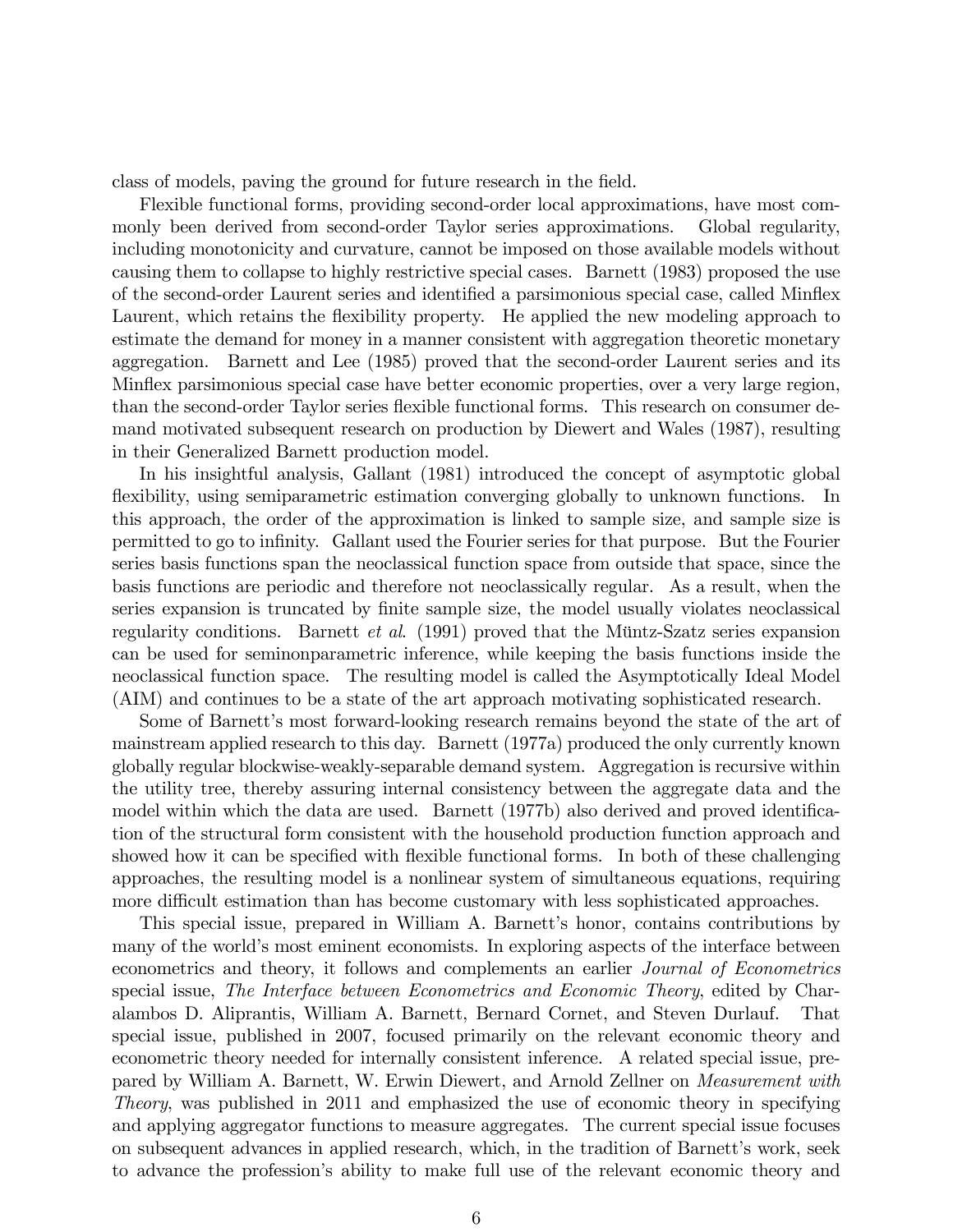econometrics, in the interests of internal consistency between data, modeling, and inference; avoidance of misleading appearances of function instability; and avoidance of induced policy errors.

The papers in this issue reflect the span of William A. Barnett's exceptional scholarly contributions, reprinted in Barnett and Serletis (2000), Barnett and Binner (2004), and Barnett and Chauvet (2011b). In what follows, we very briefly describe them.

The first paper by Michael T. Belongia and Peter N. Ireland, "The Barnett critique after three decades: A new Keynesian analysis," presents a strong argument to the effect that monetary policy analysis has been badly remiss in not giving more emphasis to William Barnett's Divisia monetary aggregates, a situation that is enhanced by the Federal Reserve's failure to produce and disseminate reliable monetary statistics. The argument proceeds by extending a New Keynesian model to include currency and deposits as distinct monetary assets held by the private sector, and with monetary policy conducted according to a Taylortype interest rate rule. The paper shows that, both qualitatively and quantitatively, the Barnett critique is alive and well: a simple-sum monetary aggregate fails to track the behavior of the true monetary aggregate while a Divisia aggregate of monetary services tracks the aggregation-theoretic monetary aggregator function almost perfectly.

The second paper by John Geweke and Lea Petrella, "Likelihood-based inference for regular functions with fractional polynomial approximations," develops fractional polynomial approximations of aggregator functions (cost, production, and utility functions). It builds on the pioneering contributions by Barnett and Jonas (1983) and Barnett et al. (1991) by extending the multivariate Weierstrass approximation of Evard and Jafari (1994) to fractional polynomials. It shows that regular fractional polynomials can approximate regular aggregator functions and their first two derivatives arbitrarily well. The paper also uses canonical cost function data and shows that a fully Bayesian approach to inference for the fractional polynomial approximation of a cost function is practical using standard Markov chain Monte Carlo methods.

In the spirit of William Barnett's pioneering research, the paper by Gabriella Conti, Sylvia Frühwirth-Schnatter, James J. Heckman, and Rémi Piatek, "Bayesian exploratory factor analysis," develops and applies a Bayesian approach to the problem of exploratory factor analysis. Classical approaches use different criteria to pick the dimension of the number of factors and to assign measurements to factors. The criteria in both steps are ad hoc rules of thumb. The paper published in this issue uses a coherent Bayesian framework to select the number of factors required to summarize a set of measurements and the assignment of measurements to factors. The method maximizes the posterior probability of each component of the model. Factors are allowed to be freely correlated. The model attains Thurstoneís "perfect simple structure," which assigns each measurement to at most one factor. The authors develop new Bayesian computational algorithms and apply them to analyze a high dimensional set of measurements allowing for measurement error. They apply the algorithm to produce interpretable aggregates from a very large set of psychological measures. The authors use Monte Carlo analyses to confirm the validity of their methodology.

The paper by Erwin Diewert, "Decompositions of profitability change using cost functions," provides a decomposition of a production unit's profitability (defined as the value of outputs produced divided by the corresponding cost) growth over two periods into various explanatory factors. The explanatory factors are the growth in the production unit's cost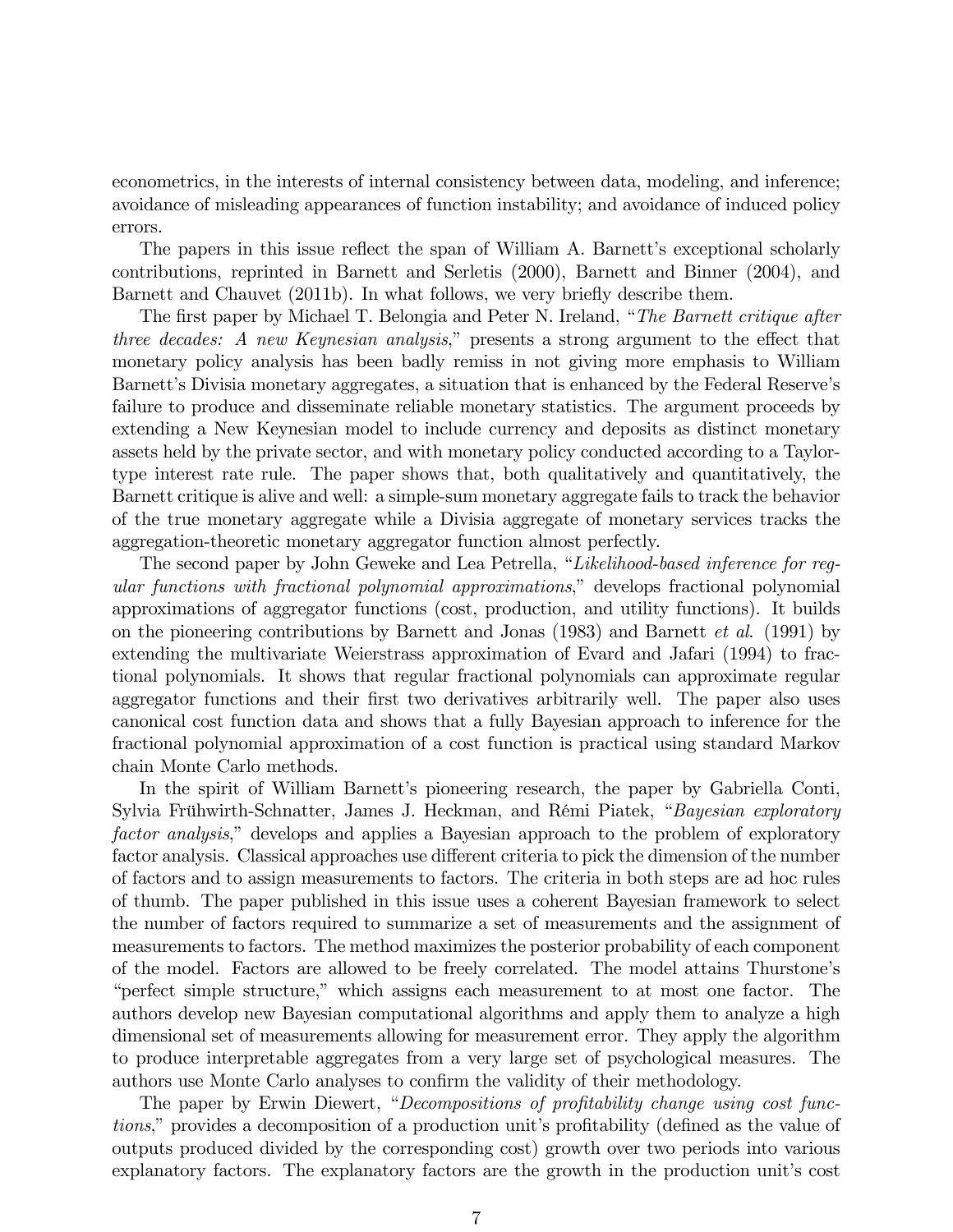efficiency, an index of output price growth, a measure of returns to scale, technical progress, and an index of input price growth. It also shows how the decomposition of profitability growth could be rearranged to give a decomposition of total factor productivity growth into explanatory growth factors, thus relating the two important measures, productivity and profitability, to each other.

The paper by Jaroslav Borovička and Lars Hansen, "Examining macroeconomic models through the lens of asset pricing," develops and implements a new methodology for analyzing dynamic stochastic general equilibrium models that have implications for asset pricing. It introduces two new tools, called 'shock-exposure' elasticities and 'shock-price' elasticities, for measuring the sensitivity of cash flows and their prices to shocks, including economic shocks featured in the empirical macroeconomics literature. The shock-exposure elasticities are similar to nonlinear impulse response functions and reflect the impact of current shocks on the future distributions of the underlying macroeconomic processes. The shock-price elasticities are the pricing counterparts to impulse response functions and reflect the current period compensation for the exposure to future shocks. The ideas presented in the paper apply to nonlinear economic models (including those with stochastic volatility), and bridge the gap between macroeconomics and finance theory.

The paper by Mauro Alem and Robert M. Townsend, "An evaluation of financial institutions: Impact on consumption and investment using panel data and the theory of riskbearing," assesses the impact that various types of financial institutions have on the consumption and investment behavior of individuals in an emerging market economy. Its contribution comes through empirical results, derived from a specification that is grounded firmly in the theory of optimal risk sharing. It combines the theory with the use of the Townsend Thai data, a comprehensive panel of approximately 960 households from Thai villages. The strategy is to compare the gains from participating in the Önancial sector with Önancial autarky. The main conclusion is that some banks are particularly helpful in smoothing consumption and investment, while others are less so. The informal sector is more successful in smoothing investment and not particularly in smoothing consumption.

The paper by Helmut Herwartz and Helmut Lütkepohl, "Structural vector autoregressions" with Markov switching: Combining conventional with statistical identification of shocks," deals with the identification of structural vector autoregressive (SVAR) models through the use of heteroskedasticity, which takes the form of a Markov regime switching reduced form error covariance matrix. In the absence of further identification constraints, the existence of two distinct regimes on the covariance matrix delivers exact identification, provided that rank conditions are satisfied. The paper combines the identification constraints arising from heteroskedasticity with other identification constraints arising from economic considerations in order to obtain over identification and hence empirical tests of the model. The discussion is based on a VAR model for the United States containing oil prices, output, consumer prices and a short-term interest rate.

The paper by Yu-chin Chen, Stephen J. Turnovsky, and Eric Zivot, "Forecasting inflation using commodity price aggregates," investigates whether asset prices contain information that may be useful in predicting inflation. It establishes that world commodity price indexes have predictive power for inflation for a number of small commodity-exporting countries that have adopted inflation targeting monetary policies. This conclusion is robust to using either aggregate indexes or sub-indexes, although the latter perform better.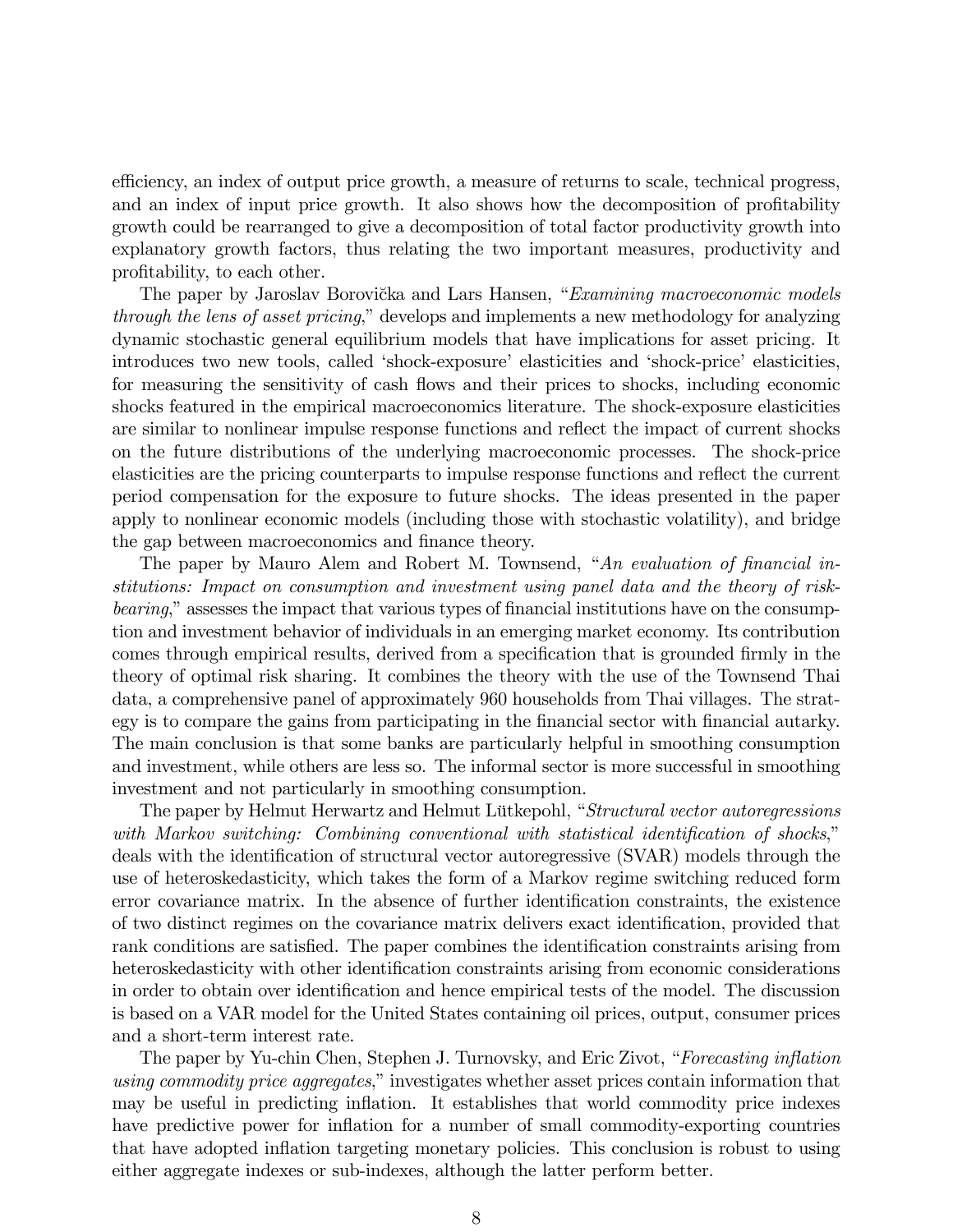The last paper by Guohua Feng and Apostolos Serletis, "Undesirable outputs and a primal Divisia productivity index based on the directional output distance function," is motivated by the finding that the conventional Divisia productivity indexes all ignore undesirable (bad) outputs and proposes a new primal Divisia-type productivity index that is valid in the presence of undesirable outputs. This index is derived by total differentiation of the directional output distance function with respect to a time trend and is referred to as the Divisia-Luenberger productivity index. The paper also provides a comparison between the new Divisia-Luenberger productivity index and a representative of the conventional Divisia productivity indexes, the Feng and Serletis (2010) productivity index which is based on the radial output distance function. It concludes that failure to take into account undesirable outputs leads to misleading conclusions regarding productivity, technological change, and efficiency improvements.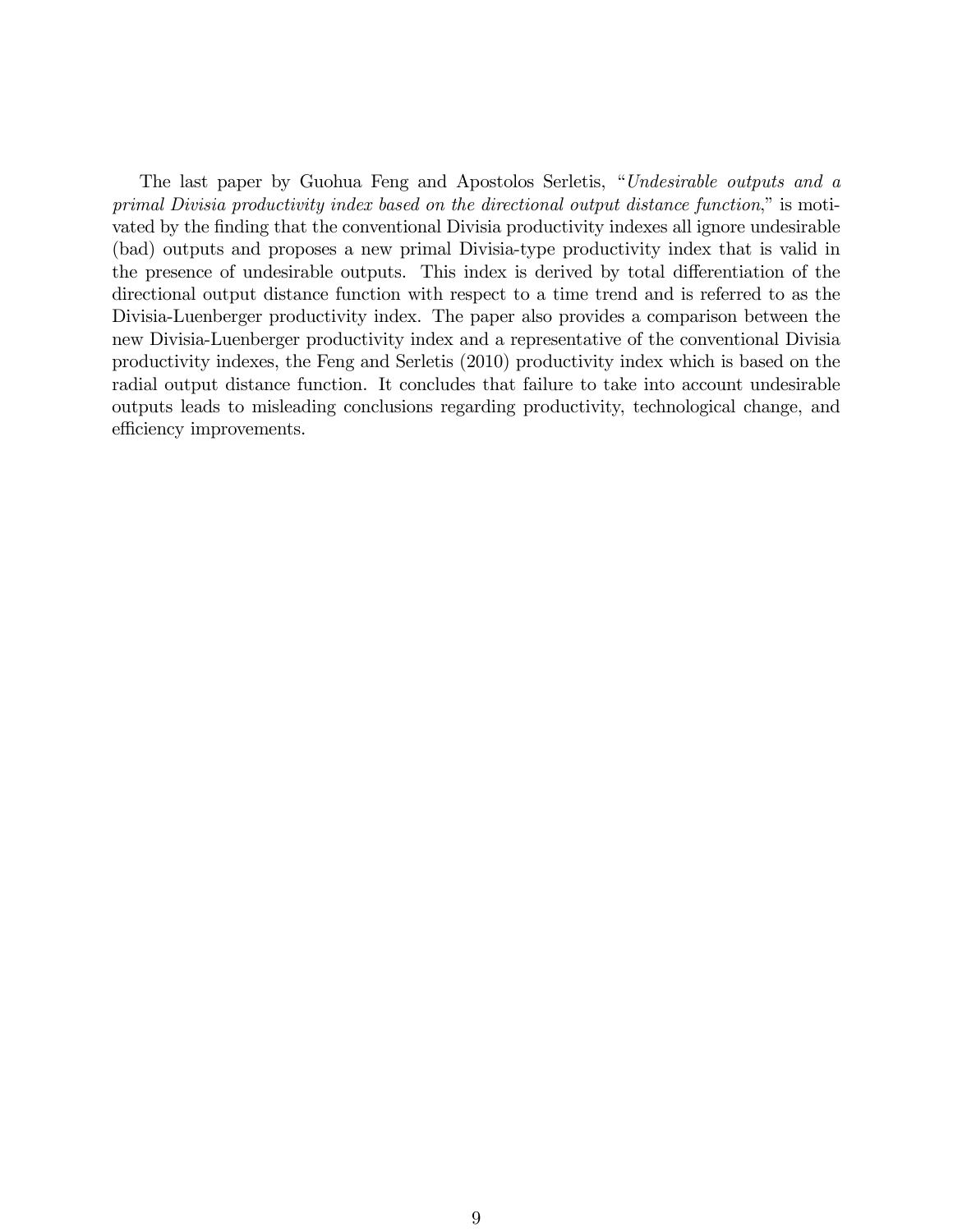## References

- [1] Barnett, W.A., 1976. Maximum likelihood and iterated Aitken estimation of nonlinear systems of equations. Journal of the American Statistical Association 71, 354-360.
- [2] Barnett, W.A., 1977a. Recursive subaggregation and a generalized hypocycloidal demand model. Econometrica 45, 1117-1136.
- [3] Barnett, W.A., 1977b. Pollak and Wachter on the household production function approach. Journal of Political Economy 85, 1073-1082.
- [4] Barnett, W.A., 1979a. Theoretical foundations for the Rotterdam model. Review of Economic Studies 46, 109-130.
- [5] Barnett, W.A., 1979b. The joint allocation of leisure and goods expenditure. Econometrica 45, 1117-1136.
- [6] Barnett, W.A., 1980. Economic monetary aggregates: An application of index number and aggregation theory. Journal of Econometrics 14, 11-48.
- [7] Barnett, W.A., 1983. New indices of money supply and the áexible Laurent demand system. Journal of Business and Economic Statistics 1, 7-23.
- [8] Barnett, W.A., 1995. Exact aggregation under risk. In: Barnett, W.A., Salles, M., Moulin, H., Schofield, N. (Eds.), Social Choice, Welfare, and Ethics. Cambridge: Cambridge University Press.
- [9] Barnett, W.A., 2007. Multilateral aggregation-theoretic monetary aggregation over heterogeneous countries. Journal of Econometrics 136, 457-482.
- [10] Barnett, W.A., 2012. Getting it wrong: How faulty monetary statistics undermine the Fed, the financial system, and the economy. Cambridge, MA: The MIT Press.
- [11] Barnett, W.A., Binner, J., 2004. Functional Structure and Approximation in Econometrics, Volume 261 (Contributions to Economic Analysis). Elsevier, Amsterdam.
- [12] Barnett, W.A., Chauvet, M., 2011a. How better monetary statistics could have signaled the financial crisis. Journal of Econometrics 161, 6-23.
- [13] Barnett, W.A., Chauvet, M., 2011b. Financial Aggregation and Index Number Theory. World Scientific, Singapore.
- [14] Barnett, W.A., Choi, K.-H., 2008. Operational identification of the complete class of superlative index numbers: An application of Galois theory. Journal of Mathematical Economics 44, 603-612.
- [15] Barnett, W.A., Jonas, A., 1983. The Müntz-Szatz demand system: An application of a globally well behaved series expansion. Economics Letters 11, 337-342.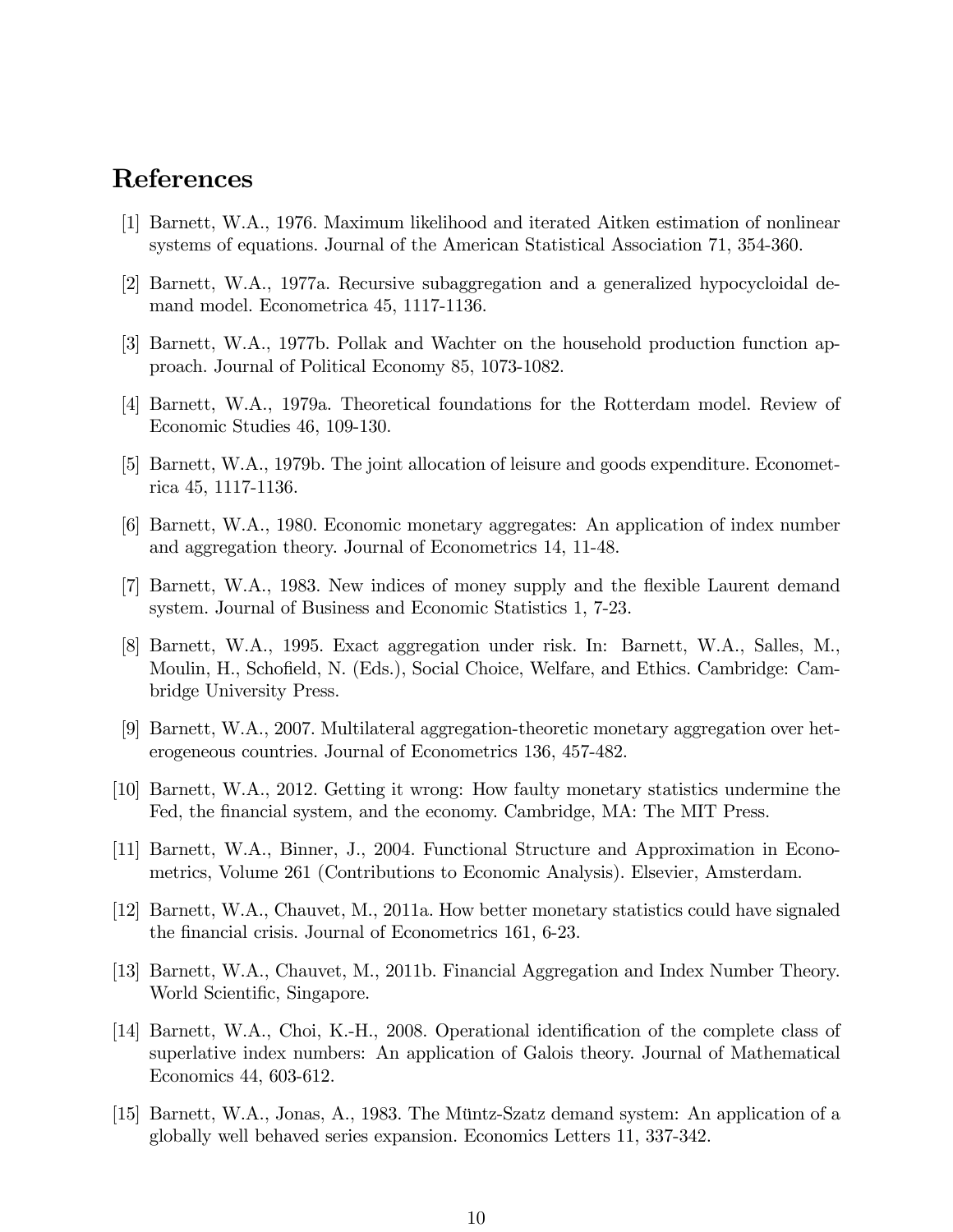- [16] Barnett, W.A., Lee, Y.W., 1985. The global properties of the mináex Laurent, generalized Leontief, and translog flexible functional forms. Econometrica 53, 1421-1437.
- [17] Barnett, W.A., Wu, S., 2005. On user costs of risky monetary assets. Annals of Finance 1, 35-50.
- [18] Barnett, W.A., Serletis, A., 2000. The Theory of Monetary Aggregation, Volume 245 (Contributions to Economic Analysis). Elsevier, Amsterdam.
- [19] Barnett, W.A., Geweke, J., Wolfe, M.D., 1991. Seminonparametric Bayesian estimation of the Asymptotically Ideal Production Model. Journal of Econometrics 49, 5-50.
- [20] Barnett, W.A., Liu, Y., Jensen, M., 1997. The CAPM risk adjustment for exact aggregation over financial assets. Macroeconomic Dynamics 1, 485-512.
- [21] Barnett, W.A., Offenbacher, E.K., and Spindt, P.A., 1984. The new Divisia monetary aggregates. Journal of Political Economy 92, 1049-1085.
- [22] Barnett, W.A., Liu, J., Mattson, R.S., van den Noort, J., 2013. The new CFS Divisia monetary aggregates: Design, construction, and data sources. Open Economies Review 24, 101-124.
- [23] Diewert, W.E., 1976. Exact and superlative index numbers. Journal of Econometrics 4,  $115 - 145.$
- [24] Diewert, W.E., Wales, T.J., 1987. Flexible functional forms and global curvature conditions. Econometrica 55, 43-68.
- [25] Evard, J.C., Jafari, F., 1994. Direct computation of the simultaneous Stone-Weierstrass approximation of a function and its partial derivatives in Banach spaces, and combination with Hermite interpolation. Journal of Approximation Theory 78, 351-363.
- [26] Feng, G., Serletis, A., 2010. A primal Divisia technical change index based on the output distance function. Journal of Econometrics 159, 320-330.
- [27] Gallant, A.R., 1981, On the bias of flexible functional forms and an essentially unbiased form: The Fourier functional form. Journal of Econometrics 15, 211-245.